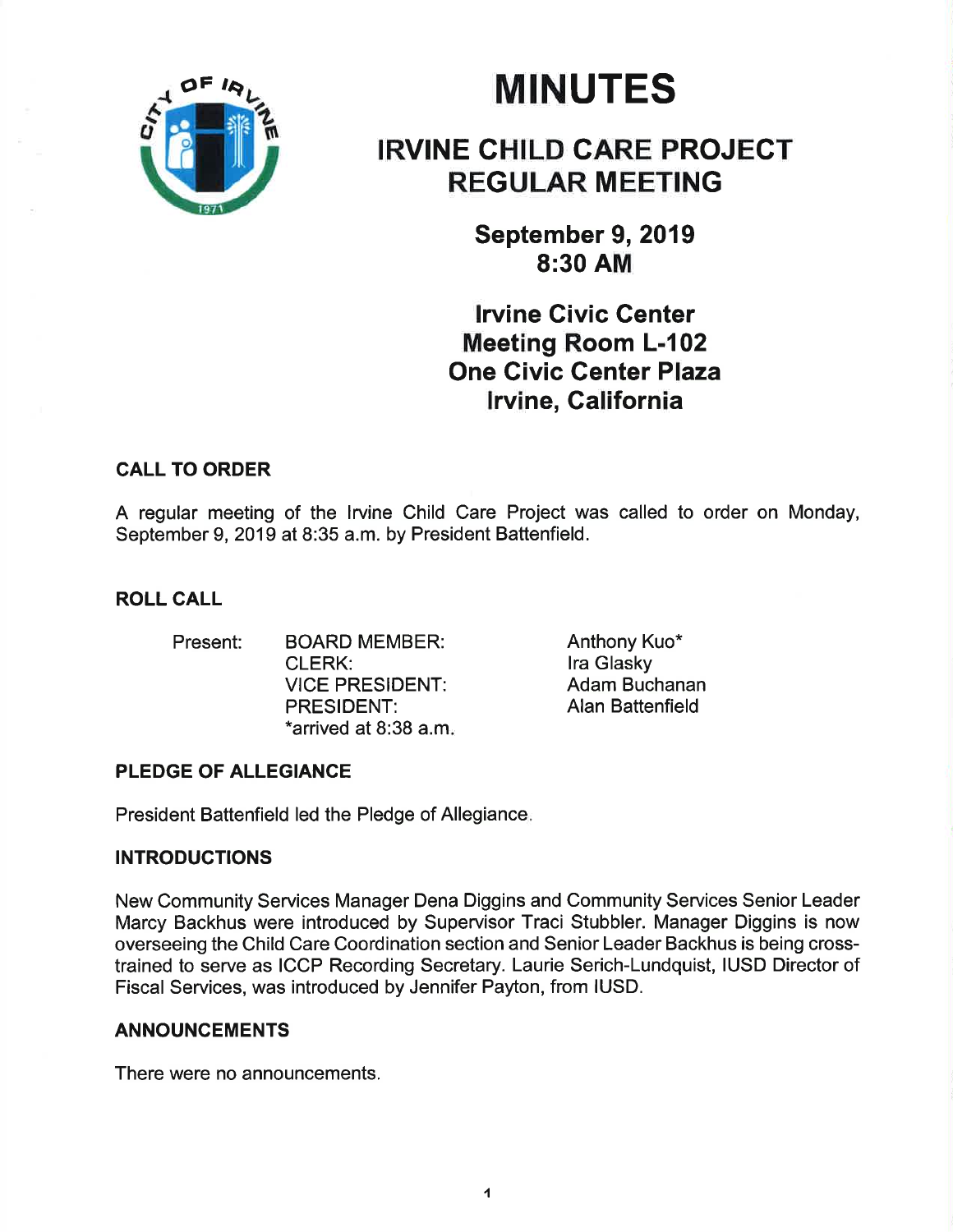#### PRESENTATIONS

President Battenfield presented an award and expressed the ICCP Board's gratitude to former Board Member Ruth Anderson for her 12 years of service.

#### ADDITIONS AND DELETIONS TO THE AGENDA

There were no additions or deletions to the agenda

#### PUBLIC COMMENTS

There were no public comments.

#### CONSENT CALENDAR

Moved by Glerk Glasky, seconded by Board Member Kuo, to approve Gonsent Galendar items 1 through 13.

The motion carried as follows:

Ayes: Absent: Kuo, Glasky, Buchanan, Battenfield 4 0

#### 1. APPROVAL OF IRVINE CHILD CARE PROJECT (ICCP) MINUTES

ACTION: Approved minutes of the Irvine Child Care Project regular meeting of June 10, 2019.

#### 2. WARRANT REQUEST - CONTINUING DEVELOPMENT INC.

ACTION: Approved payment of \$86,727.49 to Gontinuing Development lnc. for child care development services for July 1-31,2019.

#### 3. WARRANT REQUESTS – IRVINE CHILDREN'S FUND SCHOLARSHIPS

ACTION: Approved payments for warrants totaling the amount of \$6,429.00 for ICF Scholarships during the month of July 2019.

- \$4,835.00 to Rainbow Rising
- $\bullet$   $\$$  47.50 to Kids Stuff
- \$ 336.50 to Continuing Development Inc.
- \$ 330.00 to Dolphin Club
- \$ 880.00 to Creekers Club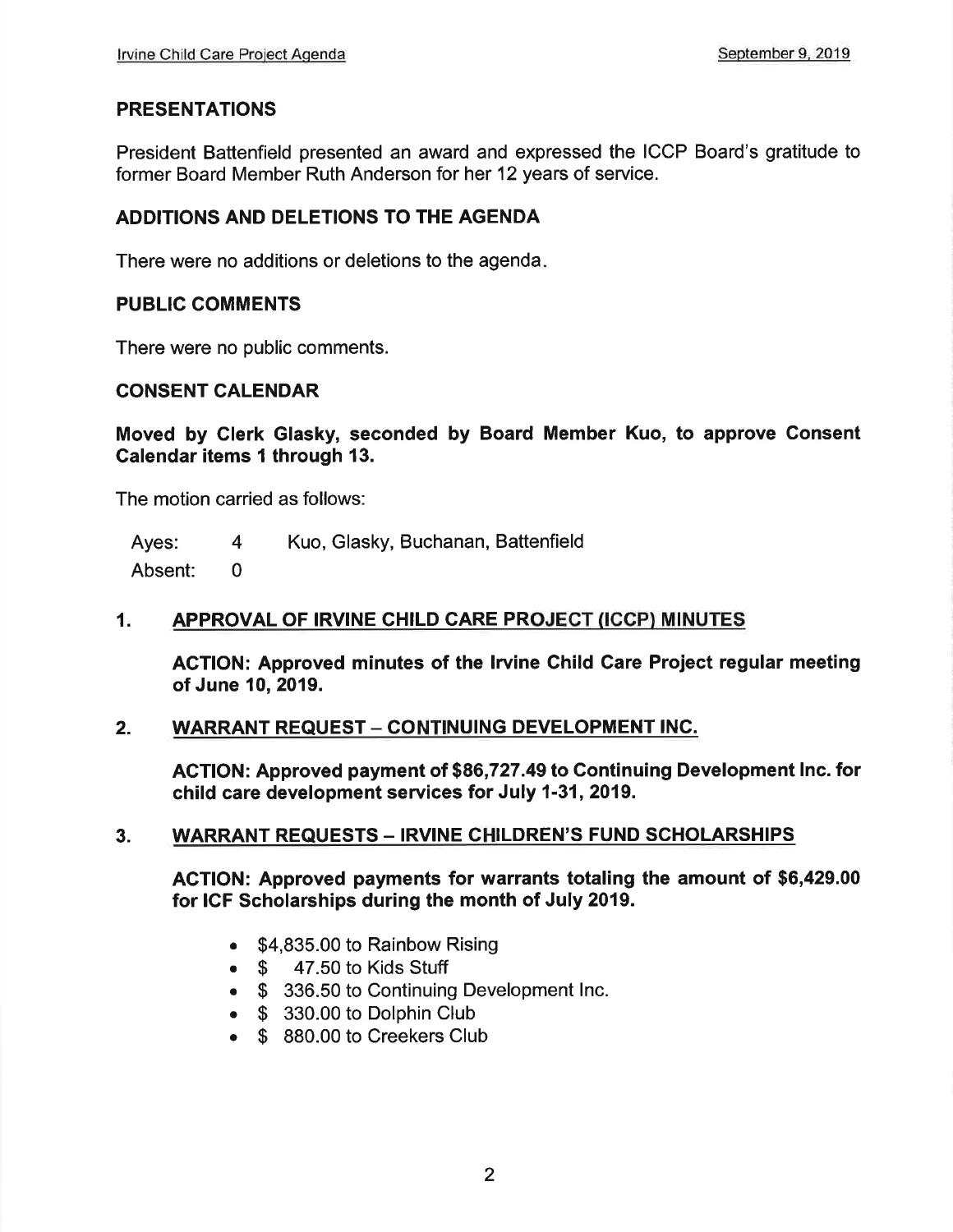### 4. WARRANT REQUEST - CITY OF IRVINE

AGTION: Approved payment of \$23,658.44 to the City of lrvine for Program Administration, Grant Administration, and Supplies for the month of July 2019.

- \$22,573.44 for Program Administration
- \$ 1,085.00 for Grant Administration<br>• \$ 0.00 for Supplies
- 0.00 for Supplies

#### 5. WARRANT REQUEST - IRVINE UNIFIED SCHOOL DISTRICT

AGTION: Approved payment of \$69,646.76 for Facilities and Financial Support Services, Utilities, Custodial Services, Custodial Equipment Amortization and payment for sale of IUSD-owned portables to ICCP for the month of July 2019.

- \$44,452.92 for Custodial Services
- \$ 675.00 for Custodial Equip Amortization
- . \$10,589.42 for Payment of Portable Purchase
- $\bullet$  \$ 7,262.75 for Utilities
- . \$ 6,666.67 for Facilities & Financial Support

#### 6. WARRANT REQUEST - IUSD WORK ORDER CHARGE BACKS

AGTION: Approved payment of \$2,867.40 for ICCP Work Order charge backs for April through June 2019.

• \$ 2,867.40 for Work Order charge backs

#### ICCP PAYMENTS FOR JULY 2019 7

AGTION: Reviewed and approved July 2019 payments attached.

8. ICCP PAYMENTS FOR AUGUST 2019

ACTION: Reviewed and approved August 2019 payments attached.

#### 9. ICCP EXPENSES PAID BY IUSD

AGTION: Reviewed and accepted attached invoices in the total amount of \$118,917.32 paid by IUSD on behalf of IGGP.

10. DEPOSIT OF SCHOLARSHIP FUNDS FROM ICF

AGTION: Authorized the deposit of funds from ICF into the appropriate account as follows: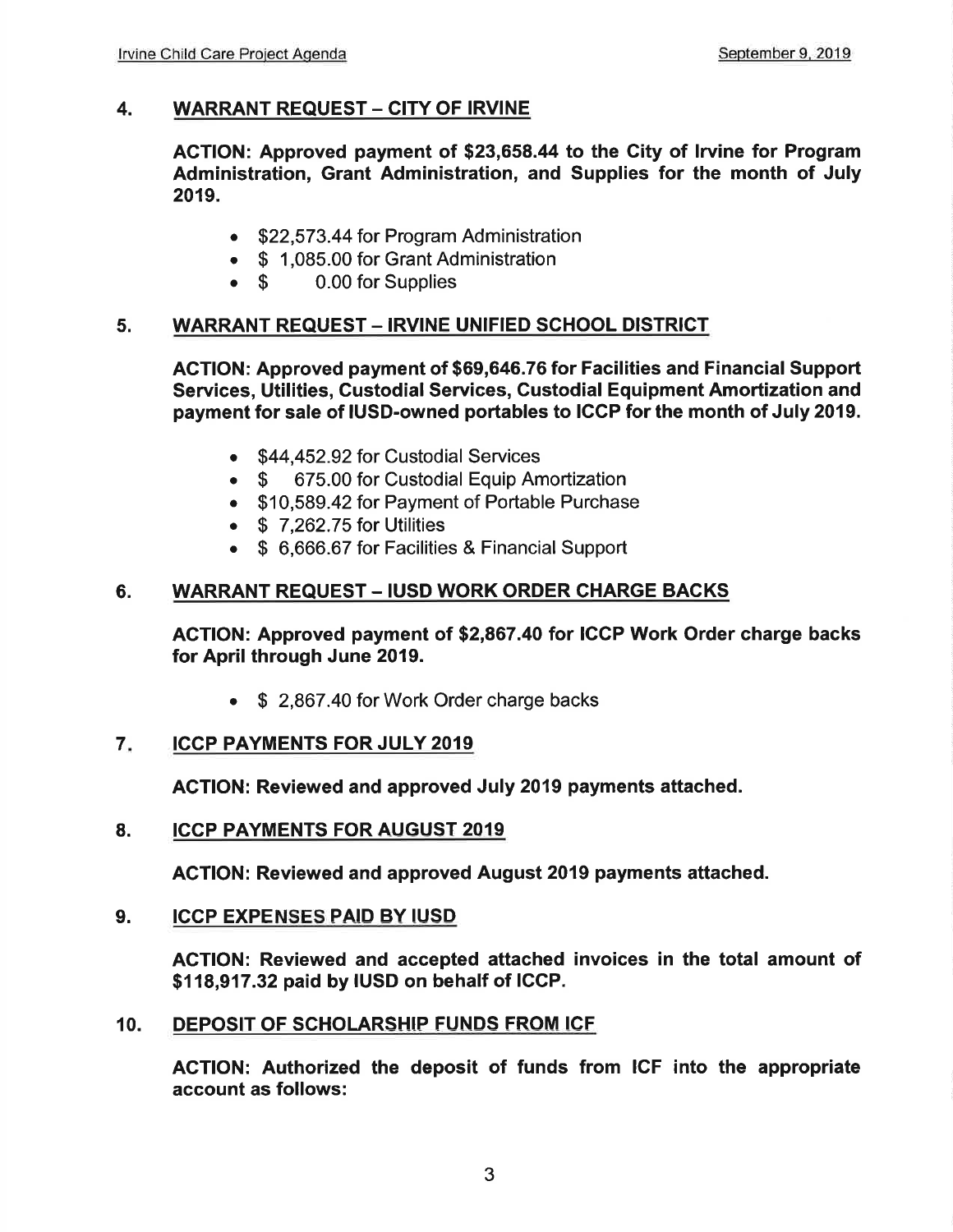| $\bullet$ S           | 0.00 | 01-005-712-00-8699 |
|-----------------------|------|--------------------|
| $\bullet$ \$30,934.64 |      | 01-005-712-00-8689 |

#### 11. DEPOSIT OF STATE GRANT APPORTIONMENT

ACTION: Authorized the deposit of grant funds from the State Department of Education into the appropriate account as follows:

|  | $\bullet$ \$106,668.00 | 01-005-50100-8290 |
|--|------------------------|-------------------|
|  | $\bullet$ \$ 18,725.00 | 01-005-50100-8290 |

 $\bullet$  \$ 40,740.00 01-005-50100-8590

#### 12. SUBCONTRACT AGREEMENT WITH CHILD DEVELOPMENT CENTERS, INC. FOR CALIFORNIA DEPARTMENT OF EDUCATION GENERAL CHILD CARE AND DEVELOPMENT PROGRAM GRANT FUNDING

ACTION: Submitted for the Board's information.

#### 13. ICF SCHOLARSHIP FUNDING ALLOCATION THE ICCP FOR FY 2019.20

AGTION: Accepted an IGF allocation of \$130,000 for child care scholarships for FY 2019-20.

#### BOARD BUSINESS

#### 1. CHILD DEVELOPMENT CENTERS/CONTINUING DEVELOPMENT INC. MERGER

ACTION: Supervisor Stubbler presented the item.

#### 2. IRVINE CHILD CARE PROJECT LICENSED CAPACITY UPDATE

ACTION: Supervisor Stubbler presented the item and responded to board inquiries

Discussion included: Changing the title to "Number of Children on the Waitlist" from "Number of Children Without a Spot", the positive impact on the waitlists at the sites where a portable was added to expand the program and alternate care options available through the City.

#### 3. IRVINE CHILD CARE PROJECT MEMBER AT LARGE APPOINTMENT

Action: Moved by Clerk Glasky, seconded by President Battenfield to appoint Stephanie Bynon to the ICCP Board of Directors to serve for a special term of office to commence September 9,2019 through January 2020.